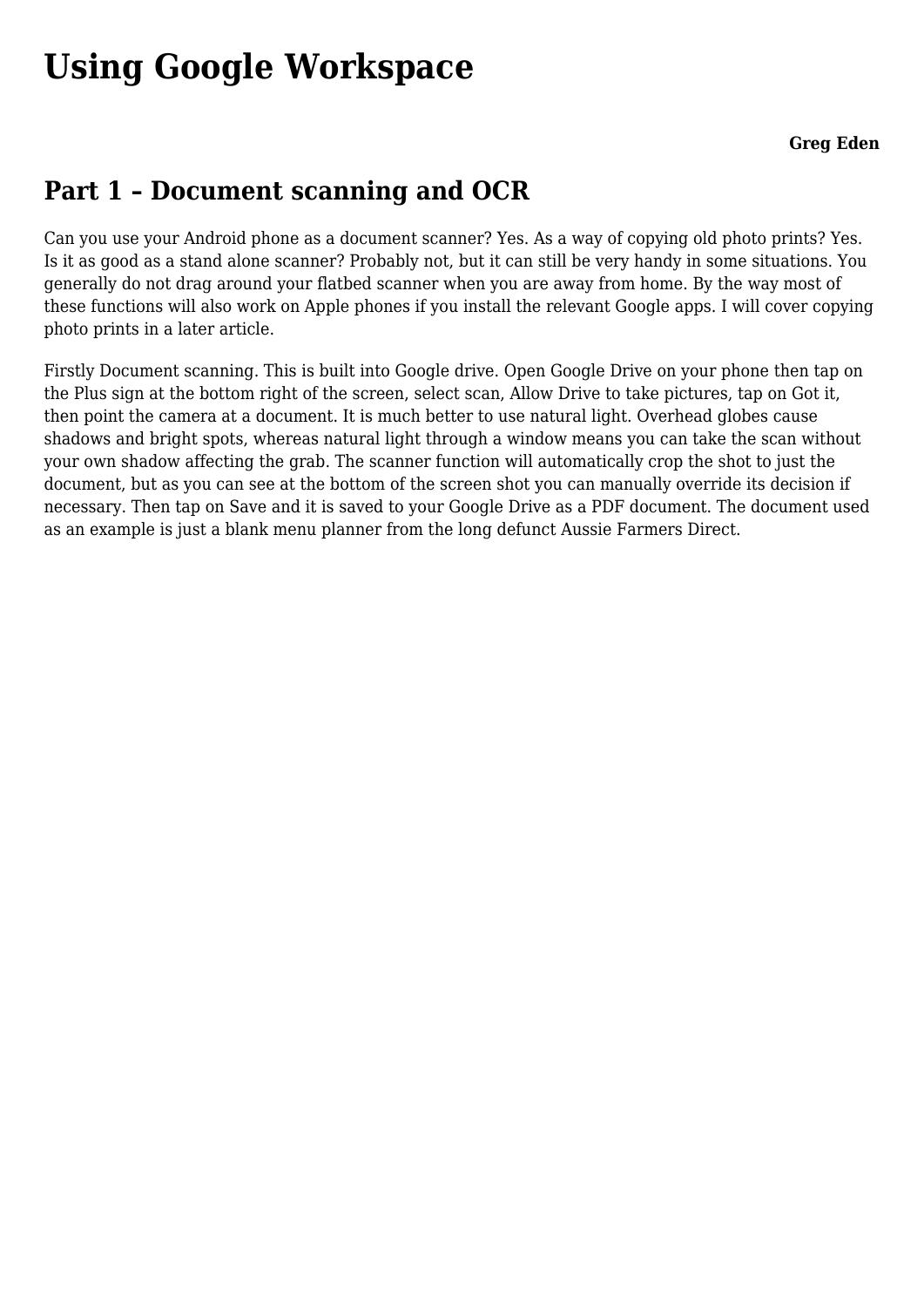### $09:47$   $\Delta$   $\blacktriangleright$

N 常 ♥ ▲ 自 73%

# **Scan to PDF**

Tap + to scan more pages or  $\checkmark$  to upload the document to Drive.

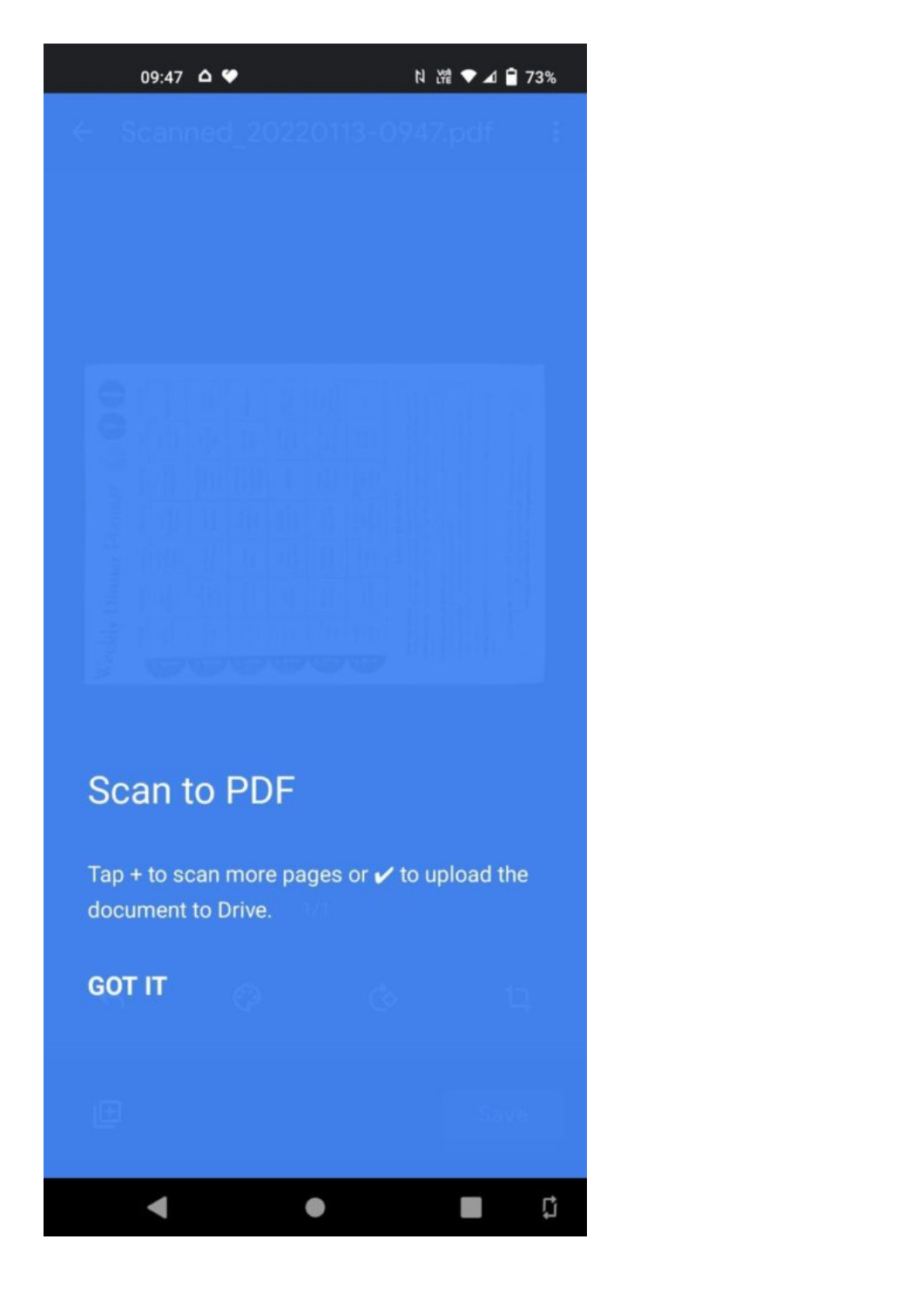### $09:47$   $\Delta$   $\blacktriangleright$

### N 常 ♥ 4 日 73%

å

### Scanned\_20220113-0947.pdf  $\leftarrow$

| Sindan                                 | mondan                             | taesdan                                 | washnesdag                                      | thartdan                                     | <i><u><b>Endary</b></u></i>          | smithe                                        |
|----------------------------------------|------------------------------------|-----------------------------------------|-------------------------------------------------|----------------------------------------------|--------------------------------------|-----------------------------------------------|
| Salmon<br>anta Bake                    | Beet<br>Schnitzel &<br>Salad       | Chicken<br>Stir-fry<br>(Homey)<br>Soyl- | Griffed<br>Barramundi<br>& Salad                | Homemade<br>Hamburgers                       | Roset<br>Worpertaible<br>Lasagne     | Roast Lamb                                    |
| Bangers &<br>Mash -                    | Vegetable<br>Frittata &<br>Salad - | Spaghetti<br>Bolognese                  | Shook &<br>Veggies                              | Homemade<br>Smoked<br>Salmon<br>Pizza        | Lamb<br>Shanks &<br>Mash             | 'Floast<br>Chicken                            |
| Curried<br><b>Frustages</b><br>5. Rice | Park Chops<br>& Veggies            | Chicken<br>Wraps.                       | Grilled<br>Salmon &<br>Salad                    | Слиния &<br>Spinach<br>Cannelloni<br>& Salad | Streak &<br>Salad                    | Roast Beef                                    |
| <b>Fumpkin</b><br>A satto              | Lamb<br>Souviaki                   | Spicy<br>minoe<br>Chow Mein             | Chicken<br>Schnitzel &<br>Veggies               | Lasagne                                      | Salmon.<br>Patties &<br>Salad        | Lamb Ribs<br>& Veggies                        |
| That Fish<br>$3.25 + 0.7$<br>5000      | Chorizo<br>Risotto                 | Chicken<br>Chasseur                     | Boet<br>Casserble                               | Lamb<br>Chops &<br>Veggies                   | Homemade<br>Nachos<br>with Mince     | Chicken<br>Wings /<br>Drumettes<br>& Colestaw |
| Chicken<br>10.5%<br>Sweet<br>Child     | Greek<br>Lamb Salad                | Homemade<br>Fish &<br>Chips             | Veal Tortellini<br>WAT!<br>Napoletana<br>Sinuce | Beef Mince<br>Pip &<br>Mashed<br>Potato      | Chicken.<br>Kiov &<br><b>Veggies</b> | <b>DBB</b>                                    |

### A MENU PLAN WILL:

\* Save you money - if you shop from a list developed from your menu plan you will be less likely<br>to mpulse buy or opt for take-away because you will already have everything you need at home.

. Save you time - you will be able to shop less often and you will be less likely to forget anything MOLD.

. Reduce stress at dinner time - you will know which you are having for dinner and will not have. The worry of what are we having for dinner tonight?"

. Improve nutrition - you will be able to clearly see which food groups you are serving and<br>when, menu planning can help to ensure you and your family or housemates enjoy a varied and balanced diet

. Reduce food waste - menu planning means you will only buy the food and quantities you really need

Todd Green M: 0458 482 429 T: 1300 645 562 E: fodd green@afdhanchiser.com.au F: www.facebook.com/TheLocalMikman www.aussiefarmers.com.au | www.generalstore.com.au

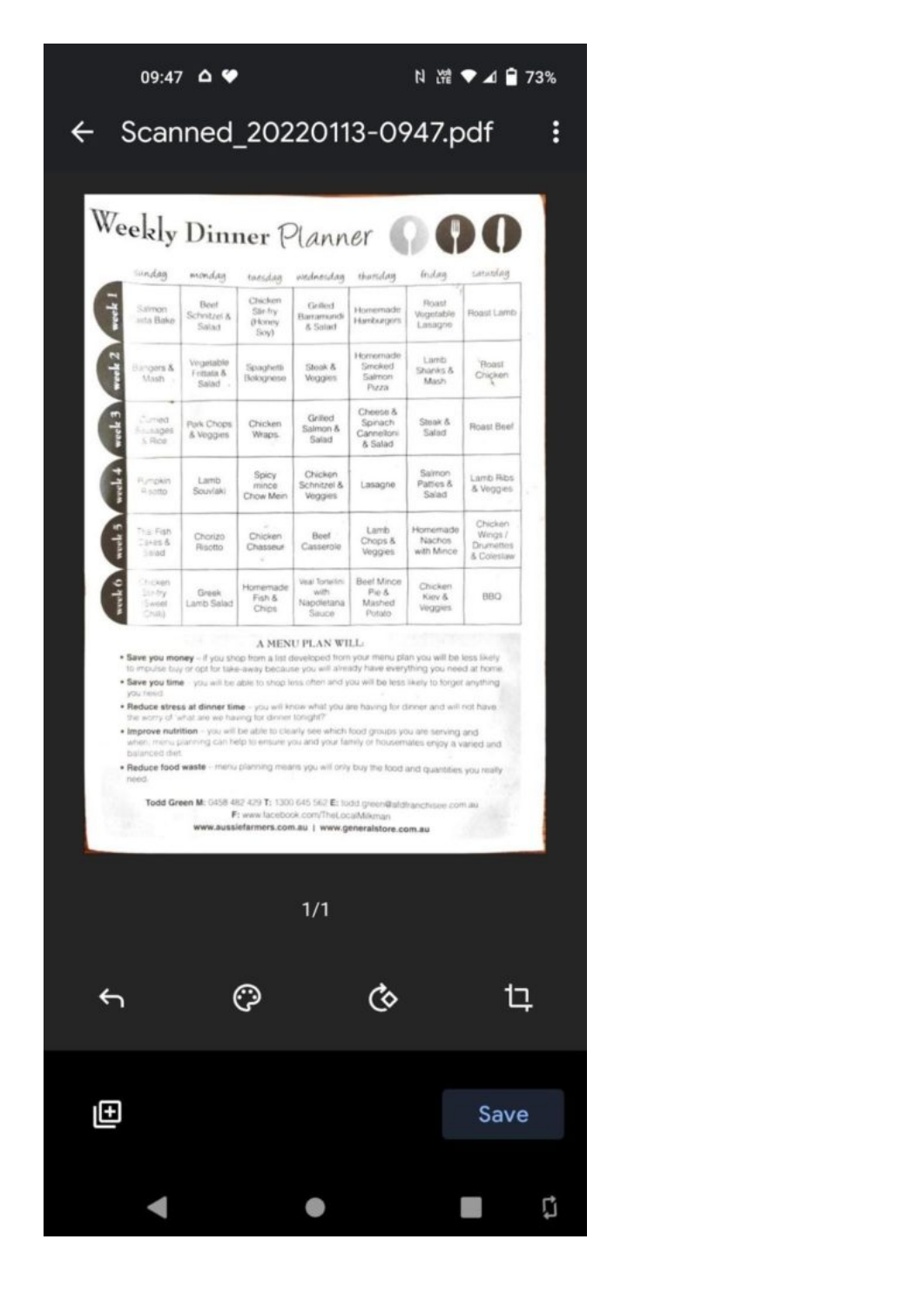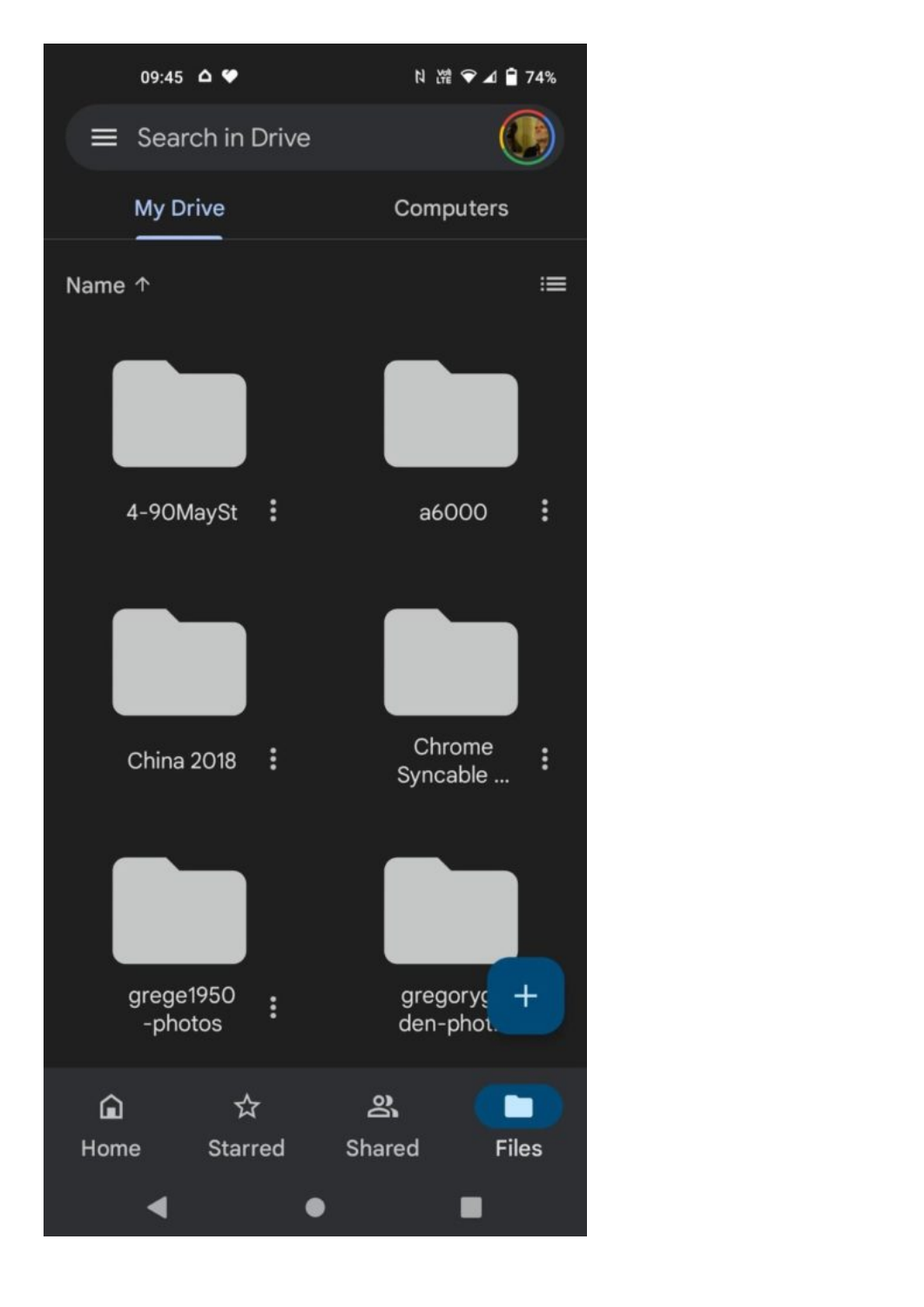| $09:48$ $\Delta$ $\blacktriangleright$                                     | 2 路 ● △ 日 73%            |  |  |  |  |  |
|----------------------------------------------------------------------------|--------------------------|--|--|--|--|--|
| Save to Drive                                                              |                          |  |  |  |  |  |
| Document title                                                             |                          |  |  |  |  |  |
| Scanned_20220113-0947.pdf                                                  |                          |  |  |  |  |  |
| Account                                                                    |                          |  |  |  |  |  |
| gregeden1972@gmail.com                                                     |                          |  |  |  |  |  |
| Folder                                                                     |                          |  |  |  |  |  |
| My Drive<br>⊡                                                              |                          |  |  |  |  |  |
|                                                                            |                          |  |  |  |  |  |
|                                                                            |                          |  |  |  |  |  |
|                                                                            |                          |  |  |  |  |  |
|                                                                            | Cancel<br>Save           |  |  |  |  |  |
| 6 <sup>7</sup><br>$\overline{2}$<br>3<br>$\overline{4}$<br>$-5$<br>1<br>ř. | 8<br>9<br>$\mathbf 0$    |  |  |  |  |  |
|                                                                            |                          |  |  |  |  |  |
| t<br>r<br>ū<br>e<br>y<br>q<br>W                                            | İ<br>O<br>p              |  |  |  |  |  |
| $\mathsf{f}$<br>h<br>d<br>g<br>a<br>$\mathbf S$                            | I<br>j<br>k              |  |  |  |  |  |
| b<br>X<br>V<br>Z<br>C<br>⇧                                                 | n<br>m<br>⊗              |  |  |  |  |  |
| ?123<br>í,                                                                 | $\overline{\phantom{0}}$ |  |  |  |  |  |
|                                                                            | Ū                        |  |  |  |  |  |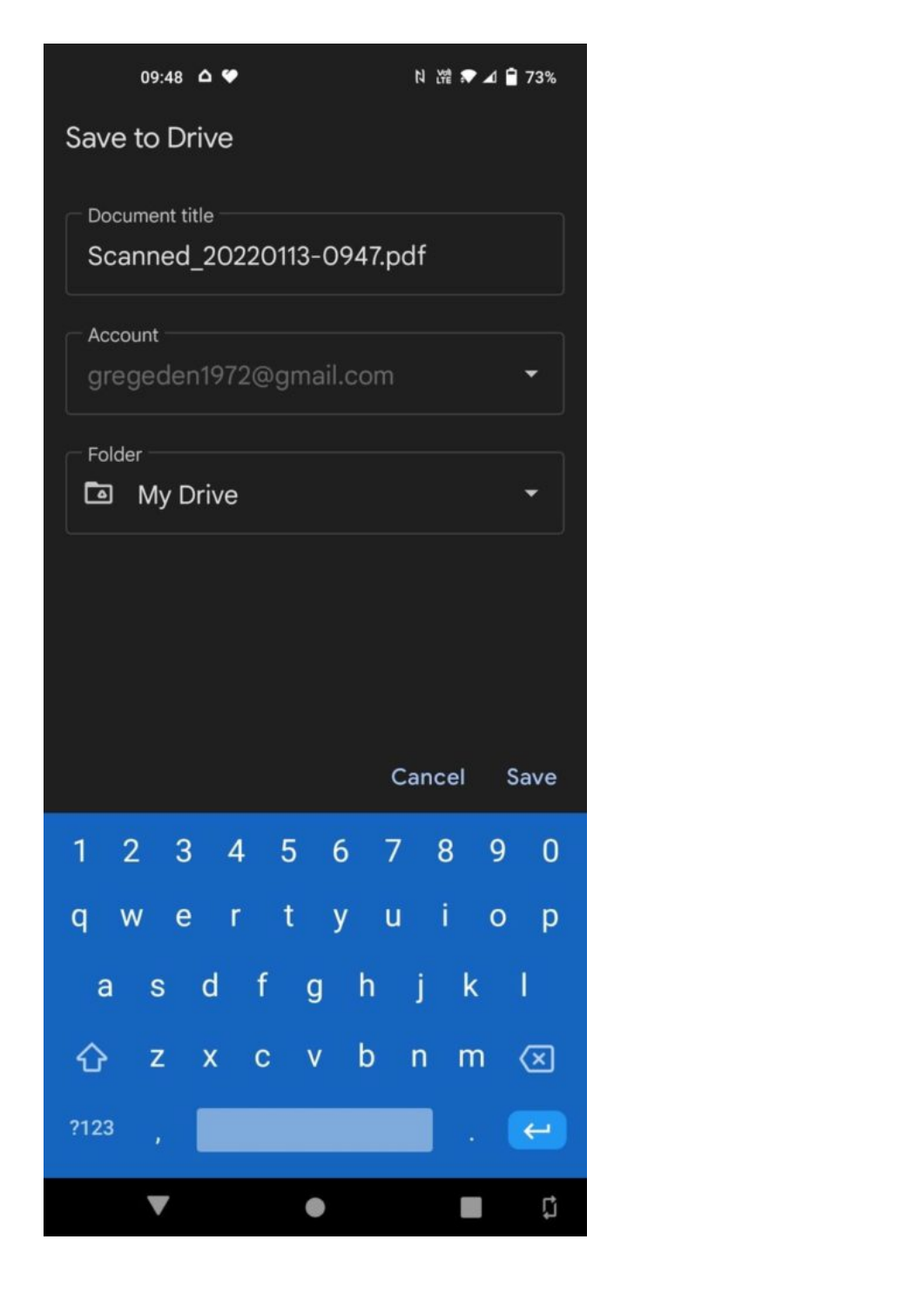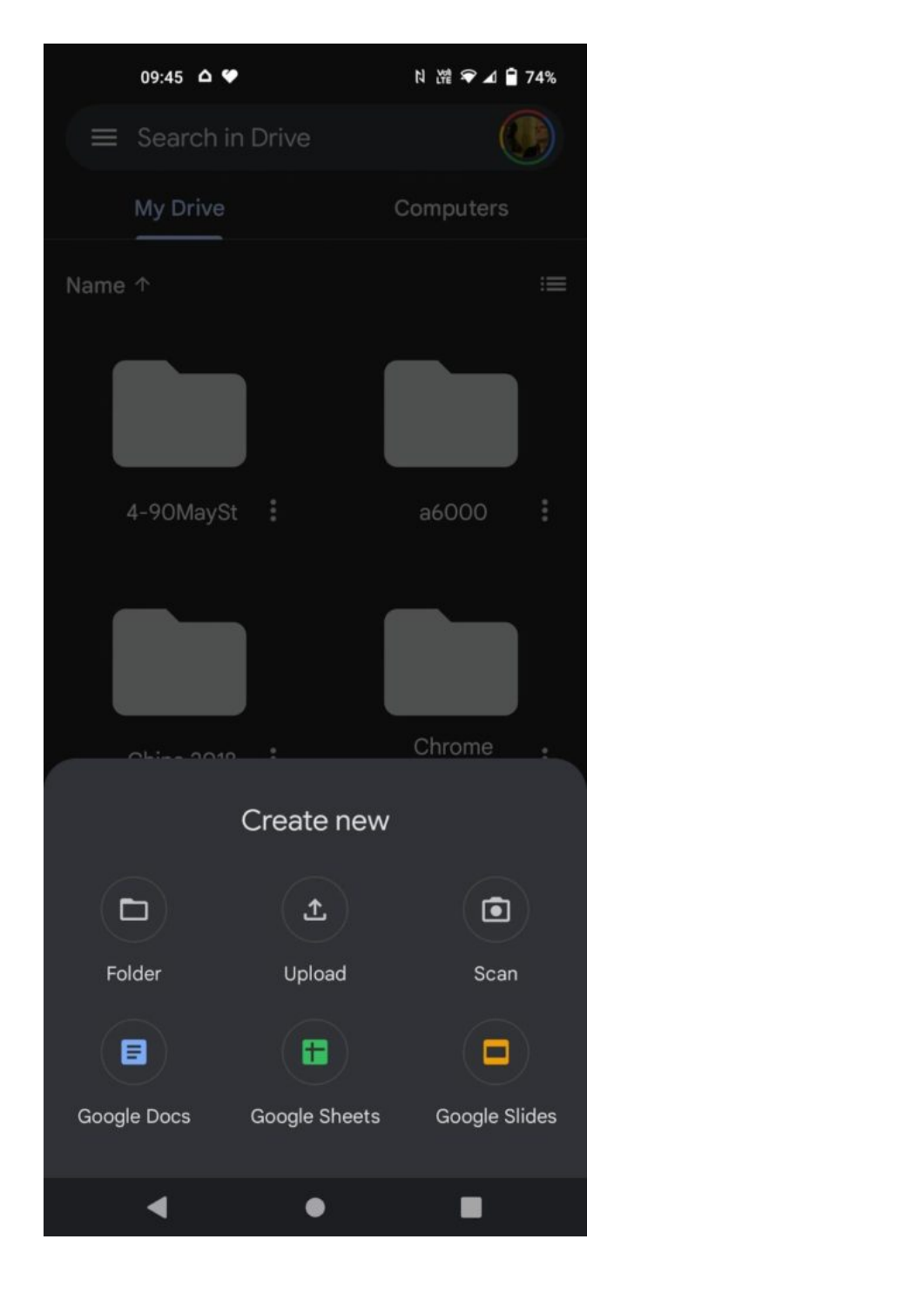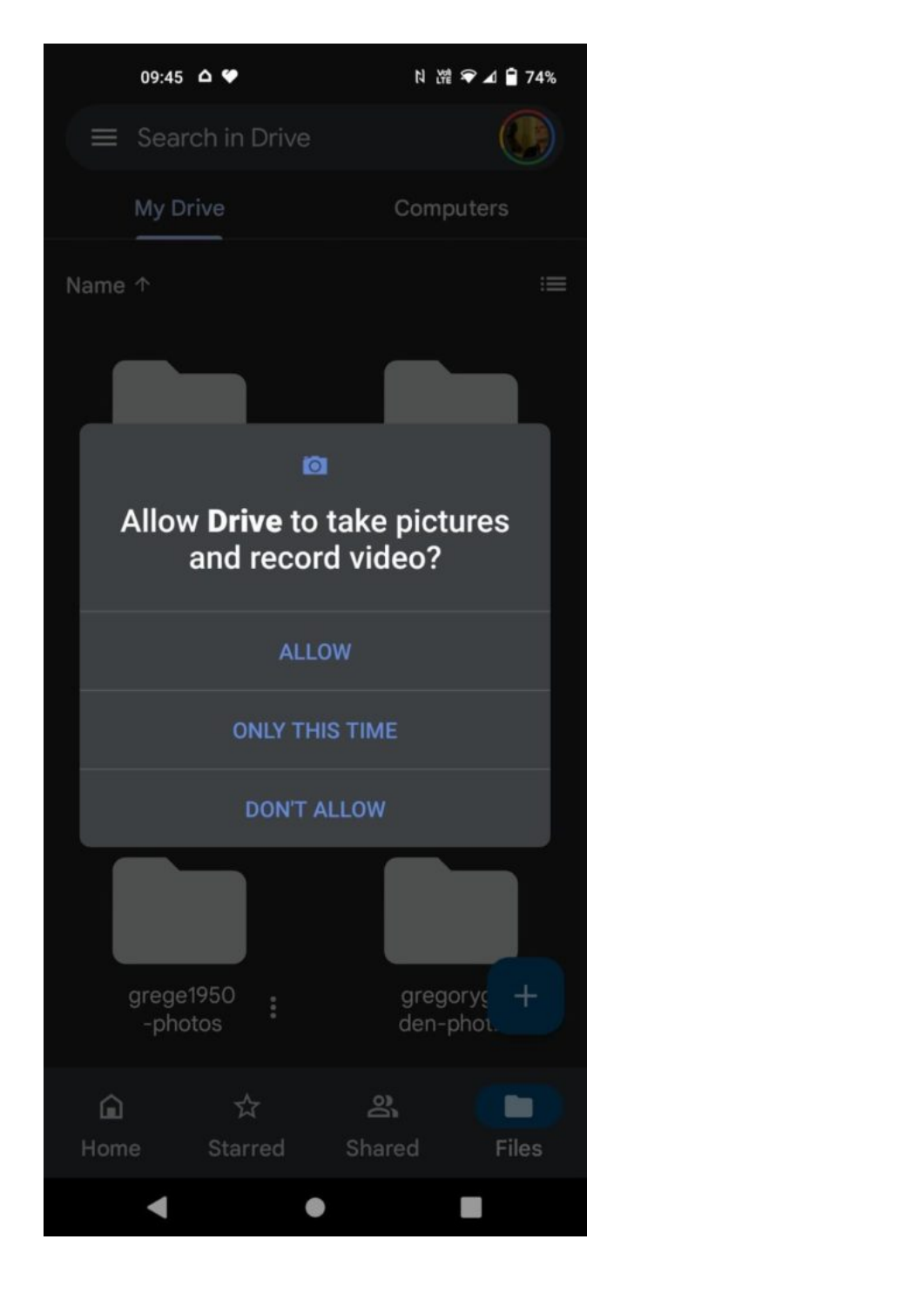Now we get to the tricky bit. Google does not call its OCR OCR. It refers to it as conversion.

So now we open the scanned document PDF to convert it to text. How? Start by opening Google Drive on your computer (via the nine dots menu in GMail) and scroll down until you find the PDF you created with your phone

| Drive                             | Q Search in Drive                                                                          | 荘                                                    | ☺<br>$\circledR$                                                                                                                                                                                                                                                                                                                                                                                                            | $\mathop{\mathbb{H}}$<br>ල                                                                                                                                                                                                                    |  |
|-----------------------------------|--------------------------------------------------------------------------------------------|------------------------------------------------------|-----------------------------------------------------------------------------------------------------------------------------------------------------------------------------------------------------------------------------------------------------------------------------------------------------------------------------------------------------------------------------------------------------------------------------|-----------------------------------------------------------------------------------------------------------------------------------------------------------------------------------------------------------------------------------------------|--|
| $+$ New                           | My Drive $-$                                                                               |                                                      | 음+<br>$\boxed{11}$<br>GD<br>⊚                                                                                                                                                                                                                                                                                                                                                                                               | $\odot$<br>田                                                                                                                                                                                                                                  |  |
| $\mathbf{B}$<br><b>My Drive</b>   | Name J                                                                                     | Last modified<br>Owner                               | File size<br>Scanned 20220113- ×                                                                                                                                                                                                                                                                                                                                                                                            |                                                                                                                                                                                                                                               |  |
| ▸ ⊑ū<br>Computers                 | Sweden Address.jpeg                                                                        | 27 June 2020 me<br>me                                | 0947.pdf<br>175 KB                                                                                                                                                                                                                                                                                                                                                                                                          |                                                                                                                                                                                                                                               |  |
| ౣ<br>Shared with me               | STRATHMORE HIGH SCHOOL 1968[16649].docx<br>目                                               | 16 July 2018 me<br>me                                | <b>Details</b><br>$\sim$                                                                                                                                                                                                                                                                                                                                                                                                    | Activity                                                                                                                                                                                                                                      |  |
| Recent<br>$\odot$<br>Starred<br>☆ | 曰<br>something                                                                             | 5 Jan 2022 me<br>me                                  | Weekly Dinner Planner<br>1 KB                                                                                                                                                                                                                                                                                                                                                                                               | 00                                                                                                                                                                                                                                            |  |
| 面<br>Bin                          | SI05070148.pdf<br>œ<br>C Preview                                                           | 19 July 2021 me<br>me                                | phone pulsation salured planet pilotic<br>58 KB<br>$\begin{tabular}{c c c c} \bf{Red} & \bf{O} & \bf{O} & \bf{O} & \bf{O} & \bf{O} \\ \bf{O} & \bf{O} & \bf{O} & \bf{O} & \bf{O} & \bf{O} \\ \bf{O} & \bf{O} & \bf{O} & \bf{O} & \bf{O} \\ \bf{O} & \bf{O} & \bf{O} & \bf{O} & \bf{O} \\ \bf{O} & \bf{O} & \bf{O} & \bf{O} & \bf{O} \\ \bf{O} & \bf{O} & \bf{O} & \bf{O} & \bf{O} \\ \bf{O} & \bf{O} & \bf$<br>G<br>ana may |                                                                                                                                                                                                                                               |  |
| Storage                           | SI03954485.pdf<br>+ Open with<br>$\,$                                                      | Encrypt, Decrypt files with Drive                    | Ingenite Spagnett Steat &<br><b>58 KB</b><br>$\begin{array}{l} \frac{1-\alpha+\alpha+1}{1-\alpha+\alpha+1} \\ \frac{1-\alpha+\alpha+1}{1-\alpha+\alpha+1} \end{array}$<br>begren K                                                                                                                                                                                                                                          | $\begin{tabular}{ c c c c } \hline & $L_{\rm{B}}(0)$ & $L_{\rm{B}}(0)$ & $L_{\rm{B}}(0)$ \\ \hline $L_{\rm{B}}(0)$ & $L_{\rm{B}}(0)$ & $L_{\rm{B}}(0)$ \\ \hline $L_{\rm{B}}(0)$ & $L_{\rm{B}}(0)$ & $L_{\rm{B}}(0)$ \\ \hline \end{tabular}$ |  |
| 421.67 GB of 2 TB used            | Scanned_2022011<br><b>POP</b><br>$\mathbb{R}^+$<br>Share                                   | Google Docs                                          | Chesso &<br>Sprach<br>Genetian<br>6<br>$\frac{64nt}{5000}$<br><b>Current Park Chaps Chemen</b><br>Action & Impgress Shington<br>964 KB<br>ଶ<br><b>Secy</b><br>Older                                                                                                                                                                                                                                                         | Deal & Four-Boy<br>Salvon <sub>, Lang Ros</sub>                                                                                                                                                                                               |  |
| <b>Buy storage</b>                | GD Get link<br>Scanned_2022011<br>Show file location                                       | Suggested apps<br>Lumin PDF - Edit or Sign Documents | 1 KB<br>Who has access                                                                                                                                                                                                                                                                                                                                                                                                      |                                                                                                                                                                                                                                               |  |
|                                   | Scanned_2018110<br>mar.<br>$^{\circ}$<br>$\widehat{\mathcal{L}}_+$ Add a shortcut to Drive | + Connect more apps                                  | 1.3 MB<br>$\bigcirc$ Not shared                                                                                                                                                                                                                                                                                                                                                                                             |                                                                                                                                                                                                                                               |  |
|                                   | $\overline{F}$<br>Move to<br>Scanned_2018100<br><b>POP</b><br>Y.<br>Add to Starred         |                                                      | 577 KB                                                                                                                                                                                                                                                                                                                                                                                                                      |                                                                                                                                                                                                                                               |  |
|                                   | $\frac{1}{2}$ scandic-friends.jpg<br>$\n  L$ Rename                                        | 5 June 2018 me<br>me                                 | System properties<br>41 KB<br>PDF<br>Type                                                                                                                                                                                                                                                                                                                                                                                   |                                                                                                                                                                                                                                               |  |
|                                   | <b>Scandic Membersh</b><br>m<br>⊕<br>Manage versions                                       | 22 Feb 2018 me<br>me                                 | 914 KB<br>964 KB<br>Size                                                                                                                                                                                                                                                                                                                                                                                                    |                                                                                                                                                                                                                                               |  |
|                                   | Make a copy<br>Scandic Membersh<br>W<br>Download<br>÷.                                     | 22 Feb 2018 me<br>me                                 | 964 KB<br>Storage used<br>6 KB<br>My Drive<br>Location                                                                                                                                                                                                                                                                                                                                                                      |                                                                                                                                                                                                                                               |  |
|                                   | El Connelio Mombord                                                                        | 4 Aug 9010 avs<br>and its                            | $\overline{\phantom{a}}$                                                                                                                                                                                                                                                                                                                                                                                                    |                                                                                                                                                                                                                                               |  |

Then right click on the file name and select Open With and then select Google Docs

After a very few moments the text of the document is now available as a normal word processing document. Formatting can often be wrecked, as can happen in any OCR process.

| Scanned 20220113-0947<br>$\overline{a}$<br>55 Saving<br>₩<br>Edit View Insert Format Tools Add-ons Help<br>Last edit was seconds ago<br>File |                                                                                                                                                                                                                                                                           |  |  |  |  |  |  |  |
|----------------------------------------------------------------------------------------------------------------------------------------------|---------------------------------------------------------------------------------------------------------------------------------------------------------------------------------------------------------------------------------------------------------------------------|--|--|--|--|--|--|--|
| $100\%$ $\star$<br>÷.<br>Normal text $\rightarrow$<br>Arial                                                                                  | 14 + B <i>I</i> U <u>A</u> ♪ © ⊞ <b>□ - <mark>Ξ</mark> Ξ Ξ Ξ   İ</b> Ξ   <del>Σ Ξ - Ε Σ</del> Ξ Ξ   Φ   Σ                                                                                                                                                                 |  |  |  |  |  |  |  |
|                                                                                                                                              | $(-2+(-1+(-1)+\frac{1}{2}+1+(-1+2+(-1+3+(-1+6+(-1+5+(-1+6+(-1+2+(-1+9+(-1+10+(-1+11+(-1+12+(-1+34+(-1+5+(-1+24+(-1+34+(-1+34+(-1+34+(-1+34+(-1+34+(-1+34+(-1+34+(-1+34+(-1+34+(-1+34+(-1+34+(-1+34+(-1+34+(-1+34+(-1+34+(-1+34+(-1+34+(-1+34+(-1+34+(-1+34+(-1+34+(-1+34$ |  |  |  |  |  |  |  |
| $\supseteq$<br>⊟<br>F                                                                                                                        | A MENU PLAN WILL:                                                                                                                                                                                                                                                         |  |  |  |  |  |  |  |
| E,<br>E                                                                                                                                      | • Save you money - if you shop from a list developed from your menu plan you will be less likely<br>to impulse buy or opt for take-away because you will already have everything you need at<br>home.                                                                     |  |  |  |  |  |  |  |
| ¥,                                                                                                                                           | . Save you time - you will be able to shop less often and you will be less likely to forget anything<br>you need.                                                                                                                                                         |  |  |  |  |  |  |  |
| ė<br>Ė                                                                                                                                       | . Reduce stress at dinner time - you will know what you are having for dinner and will not<br>have<br>the worry of what are we having for dinner<br>tonight?                                                                                                              |  |  |  |  |  |  |  |
|                                                                                                                                              | . Improve nutrition - you will be able to clearly see which food groups you are serving<br>and                                                                                                                                                                            |  |  |  |  |  |  |  |
| P                                                                                                                                            | when; menu planning can help to ensure you and your family or housemates enjoy a<br>varied and balanced diet.                                                                                                                                                             |  |  |  |  |  |  |  |
| à<br>21                                                                                                                                      | • Reduce food waste - menu planning means you will only buy the food and<br>quantities you really need.                                                                                                                                                                   |  |  |  |  |  |  |  |
| 22                                                                                                                                           |                                                                                                                                                                                                                                                                           |  |  |  |  |  |  |  |
| $\mathbb{Z}^2$                                                                                                                               |                                                                                                                                                                                                                                                                           |  |  |  |  |  |  |  |
|                                                                                                                                              |                                                                                                                                                                                                                                                                           |  |  |  |  |  |  |  |